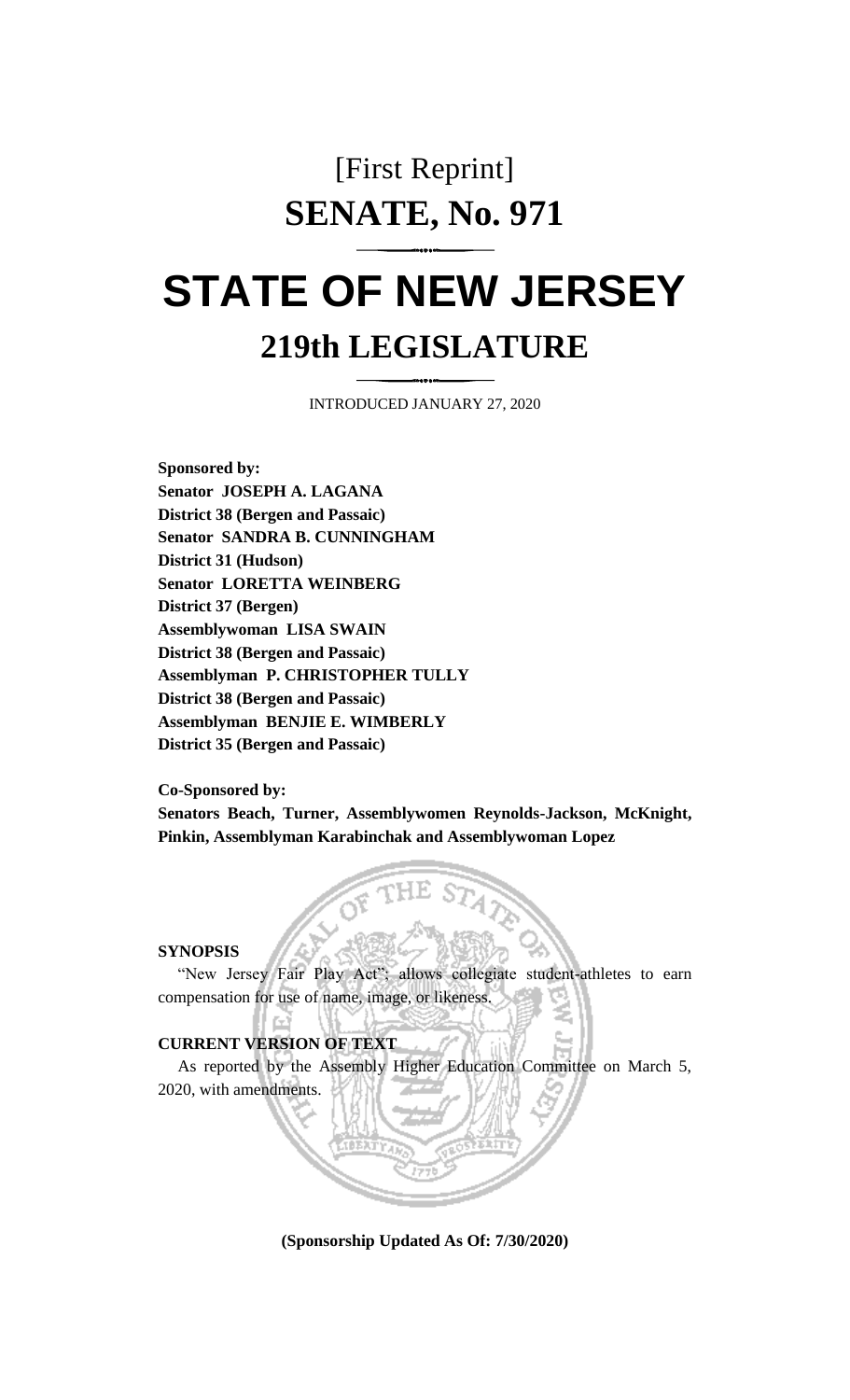**AN ACT** concerning student-athletes at certain institutions of higher education and supplementing chapter 3B of Title 18A of the New Jersey Statutes. **BE IT ENACTED** *by the Senate and General Assembly of the State of New Jersey:* 1. This act shall be known and may be cited as the "New Jersey Fair Play Act." 2. a. A four-year institution of higher education shall not: (1) uphold any rule, requirement, standard, or other limitation that prevents a student of that institution participating in intercollegiate athletics from earning compensation as a result of the use of the student's name, image, or likeness. Except as otherwise provided pursuant to subsection b. of this section, earning compensation from the use of a student's name, image, or likeness shall not affect the student's institutional scholarship eligibility. An institutional scholarship shall not be considered compensation for the purposes of this act and a scholarship shall not be revoked as a result of a student earning compensation or obtaining professional representation; (2) provide a prospective student-athlete with compensation in relation to the student-athlete's name, image, or likeness; or (3) prevent a student participating in intercollegiate athletics from obtaining professional representation in relation to contracts or legal matters including, but not limited to, representation provided by athlete agents or legal representation provided by attorneys. Legal representation obtained by student-athletes shall be from attorneys licensed by the State. Athlete agents representing student- athletes shall comply with the federal "Sports Agent Responsibility and Trust Act" (15 U.S.C. s.7801 et seq.) in their relationship with student-athletes. b. Notwithstanding the provisions of subsection a. of this section to the contrary, a student participating in intercollegiate athletics shall be prohibited from earning compensation as a result of the use of the student's name, image, or likeness in connection with any person, company, or organization related to or associated with the development, production, distribution, wholesaling, or retailing of: adult entertainment products and services; alcohol products; casinos and gambling, including sports betting, the lottery, and betting in connection with video games, on-line games, and mobile devices; tobacco and electronic smoking products and 44 devices; <sup>1</sup>prescription<sup>1</sup> pharmaceuticals; a controlled dangerous substance; and weapons, including firearms and ammunition.

**EXPLANATION – Matter enclosed in bold-faced brackets [thus] in the above bill is not enacted and is intended to be omitted in the law.**

**Matter underlined thus is new matter. Matter enclosed in superscript numerals has been adopted as follows:**

**Assembly AHI committee amendments adopted March 5, 2020.**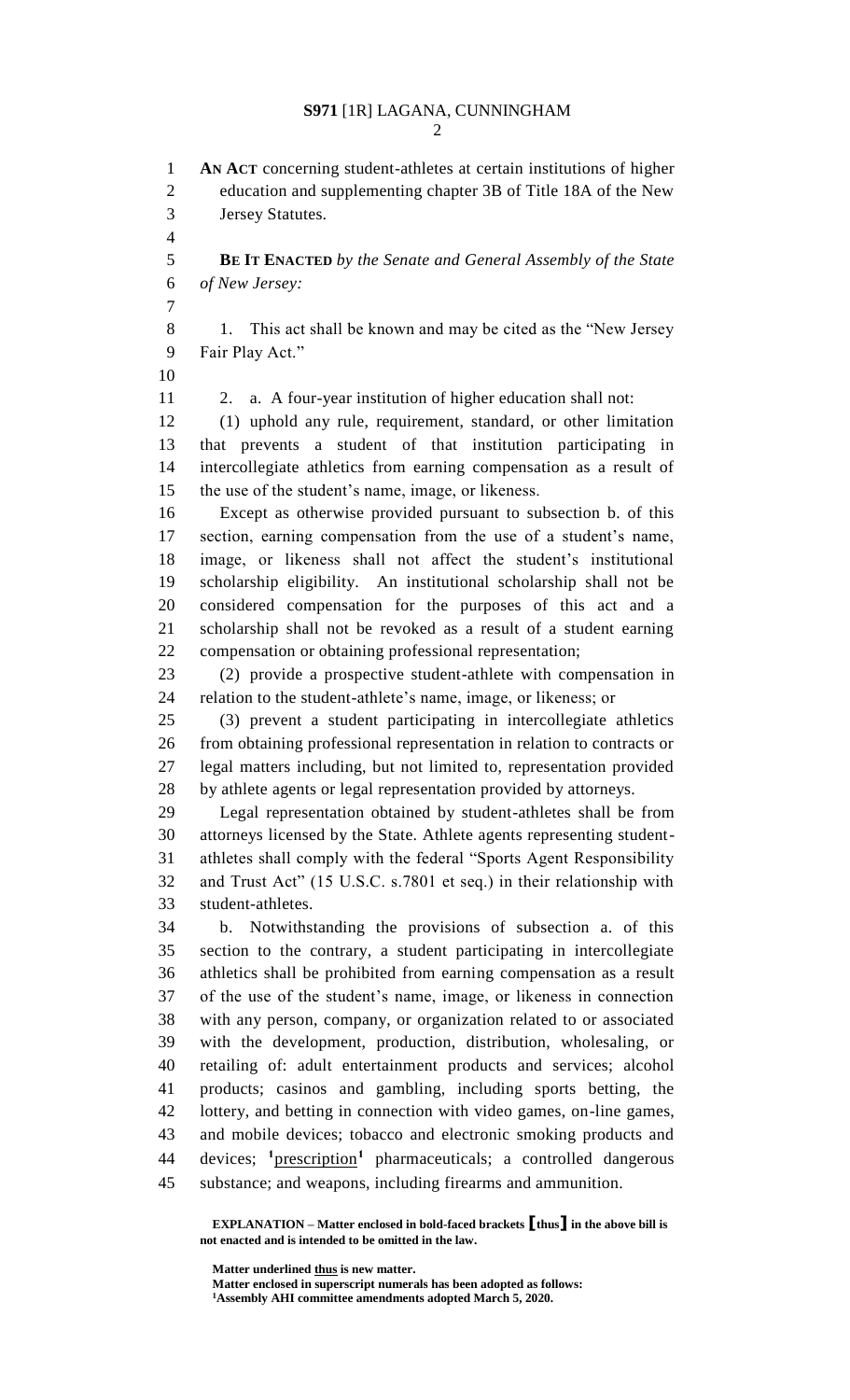### **S971** [1R] LAGANA, CUNNINGHAM

 Earning compensation from the use of a student's name, image, or likeness in connection with products and services listed pursuant to this subsection shall result in the revocation of the student's institutional scholarship eligibility.

3. A four-year institution of higher education **<sup>1</sup> [**shall not be a member of any athletic association, conference, or other group or organization with authority over intercollegiate athletics including, but not limited to, the National Collegiate Athletic Association, that:

 a. prohibits a student-athlete participating in intercollegiate athletics from earning compensation as a result of the use of the student's name, image, or likeness;

 b. prohibits an institution of higher education from participating in intercollegiate athletics as a result of the compensation of a student-athlete for the use of the student's name, image, or likeness;

 c. provides a prospective student-athlete with compensation in relation to the student-athlete's name, image, or likeness; or

 d. prevents a student participating in intercollegiate athletics from obtaining professional representation in relation to contracts or legal matters including, but not limited to, representation provided by athlete agents or legal representation provided by attorneys**]** , an entity whose purpose includes supporting or benefitting the institution or its athletic programs, or any officer, director, or employee of the institution or entity, shall not compensate or cause compensation to be directed to a current or prospective student- athlete participating in intercollegiate athletics for use of the 29 student's name, image, or likeness<sup>1</sup>.

 4. a. A student-athlete who enters into a contract providing compensation to the student-athlete for use of his name, image, or likeness shall disclose the contract to an official of the four-year institution of higher education, to be designated by the institution.

 b. A student-athlete shall not enter into a contract providing compensation to the student-athlete for use of his name, image, or likeness if a provision of the contract:

 (1) conflicts with a provision of the student-athlete's team contract; or

 (2) conflicts with the provisions of subsection b. of section 2 of this act.

 c. An institutional team contract shall not prevent a student- athlete from using the athlete's name, image, or likeness for a commercial purpose when the athlete is not engaged in official team activities.

 d. An institutional team contract shall allow the institution, athletic association, conference, or other group or organization with authority over intercollegiate athletics to use the athlete's name,